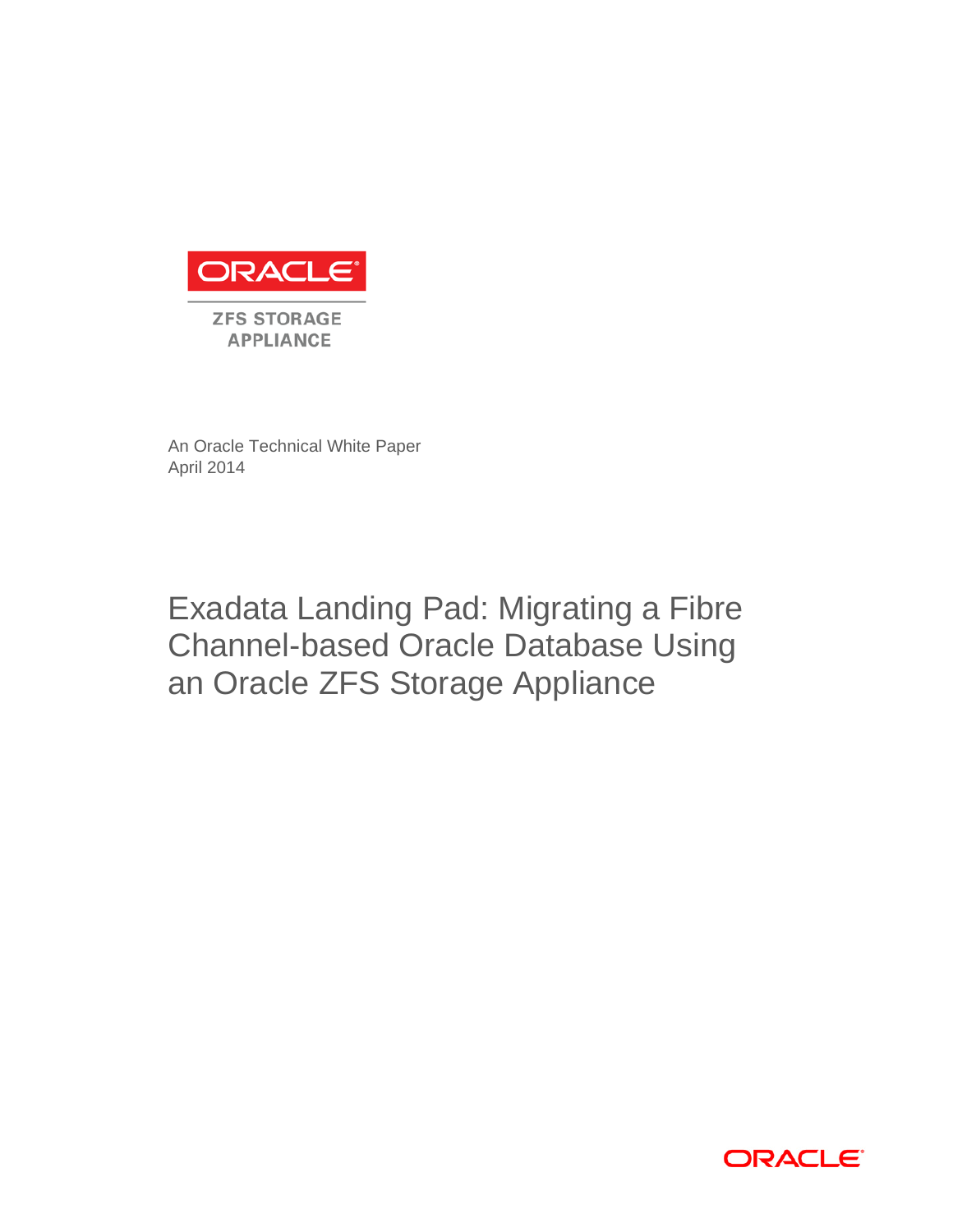| Data Migration Architecture Using Oracle ZFS Storage Appliance 3   |  |
|--------------------------------------------------------------------|--|
|                                                                    |  |
| Configuring the Oracle ZFS Storage Appliance for                   |  |
| Configuring the Fibre Channel Connection to the Oracle             |  |
| Creating and Assigning Fibre Channel LUNs on the Oracle            |  |
|                                                                    |  |
| Configuring Oracle Linux Database Server Fibre Channel LUNs 9      |  |
| Configuring InfiniBand iSCSI LUNs for Database Migration  11       |  |
| Installing the iSCSi package on the Exadata Database Node(s) 11    |  |
| Configuring Oracle ZFS Storage Appliance InfiniBand iSCSi LUNS  12 |  |
| Configuring iSCSi LUNs on the Exadata Database Node(s)  15         |  |
|                                                                    |  |
|                                                                    |  |
|                                                                    |  |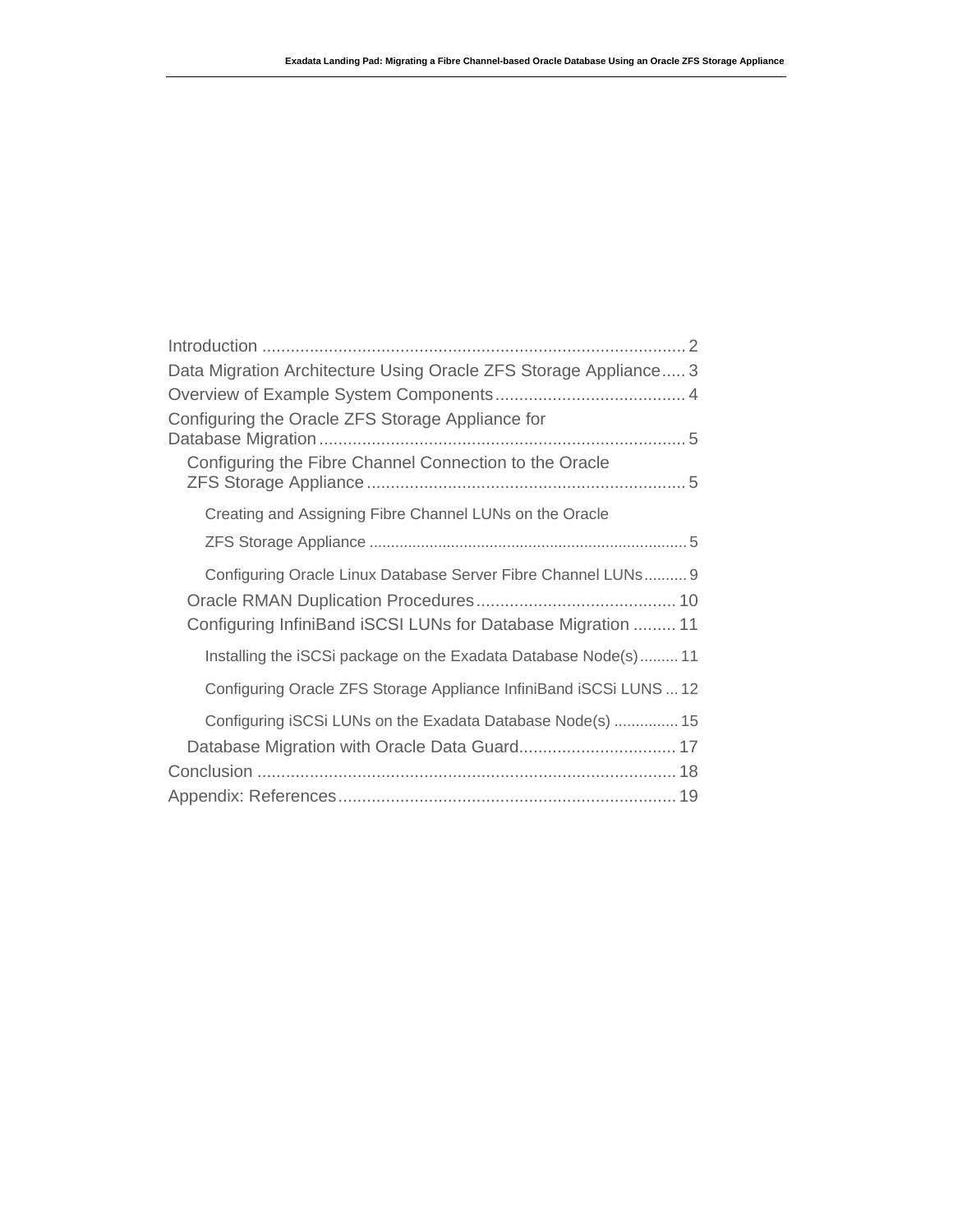# Introduction

Many entities which currently run Oracle Linux-based database servers to hold their Oracle Databases are interested in upgrading to an Oracle Exadata environment to take advantage of its internal InfiniBand architecture and the impressive database processing power it provides. An interesting challenge arises when planning the database migration from this Oracle Linux server to the Oracle Exadata Database Machine. Historically, many Oracle Databases in the Oracle Linux environment are configured with direct-attached Fibre Channel disk arrays. To complicate matters further, oftentimes these Oracle Linux-based Oracle Databases are large production systems that cannot easily be taken offline. When a database administrator needs to migrate a Fibre attached database to an InfiniBand based Oracle Exadata, the administrator needs to do it in an efficient and timely manner, without disruption or downtime.

By inserting the Oracle ZFS Storage Appliance into the architecture as an intermediary, there is no need to bring down and reconfigure the production database hosts to upgrade to InfiniBand capabilities. Moreover, once the data migration is complete, the Oracle ZFS Storage Appliance can remain in the architecture and act as the RMAN backup target for both the existing legacy Oracle Linux databases and the newly attached Exadata environment.

This white paper provides best practices and recommendations for database migration of an Oracle Database from an Oracle Linux environment to an Exadata by utilizing the unified environment capabilities of the Oracle ZFS Storage Appliance.

Highlighted in this paper are:

- Architecture and best practices for an Oracle Linux-based Oracle Database migration to an Oracle Exadata with an Oracle ZFS Storage Appliance
- Guides and procedures for attaching the Oracle ZFS Storage Appliance using Fibre Channel to the host Oracle Linux host database server
- Guides and procedures for assigning Oracle ZFS Storage Appliance iSCSI LUNs to an Exadata in order to facilitate the data migration
- Procedure recommendations and references for Oracle Database duplication using the Oracle ZFS Storage Appliance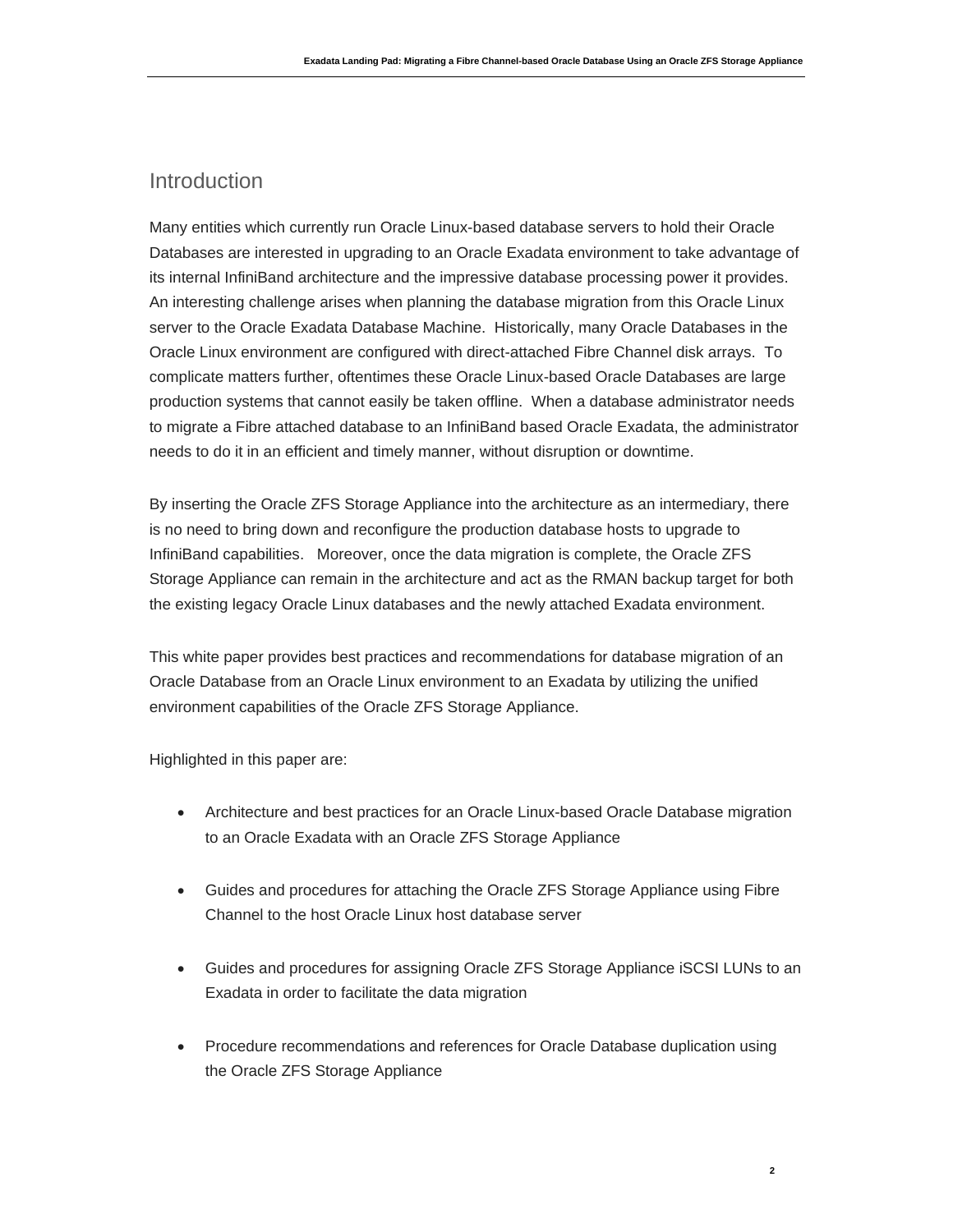# Data Migration Architecture Using Oracle ZFS Storage Appliance

This section describes the data migration architecture used in the testing.

The test environment consisted of a clustered Oracle ZFS Storage Appliance, each head containing two dual-port 8 Gbps Fibre Channel host channel adapters (HCAs) and two dual-port Infiniband HCAs, an Oracle Linux database host and a target Exadata x2-2 environment.

The following diagram demonstrates the architectural overview of the testing effort.



Figure 1. Data Migration with Oracle ZFS Storage Appliance intermediary – architecture overview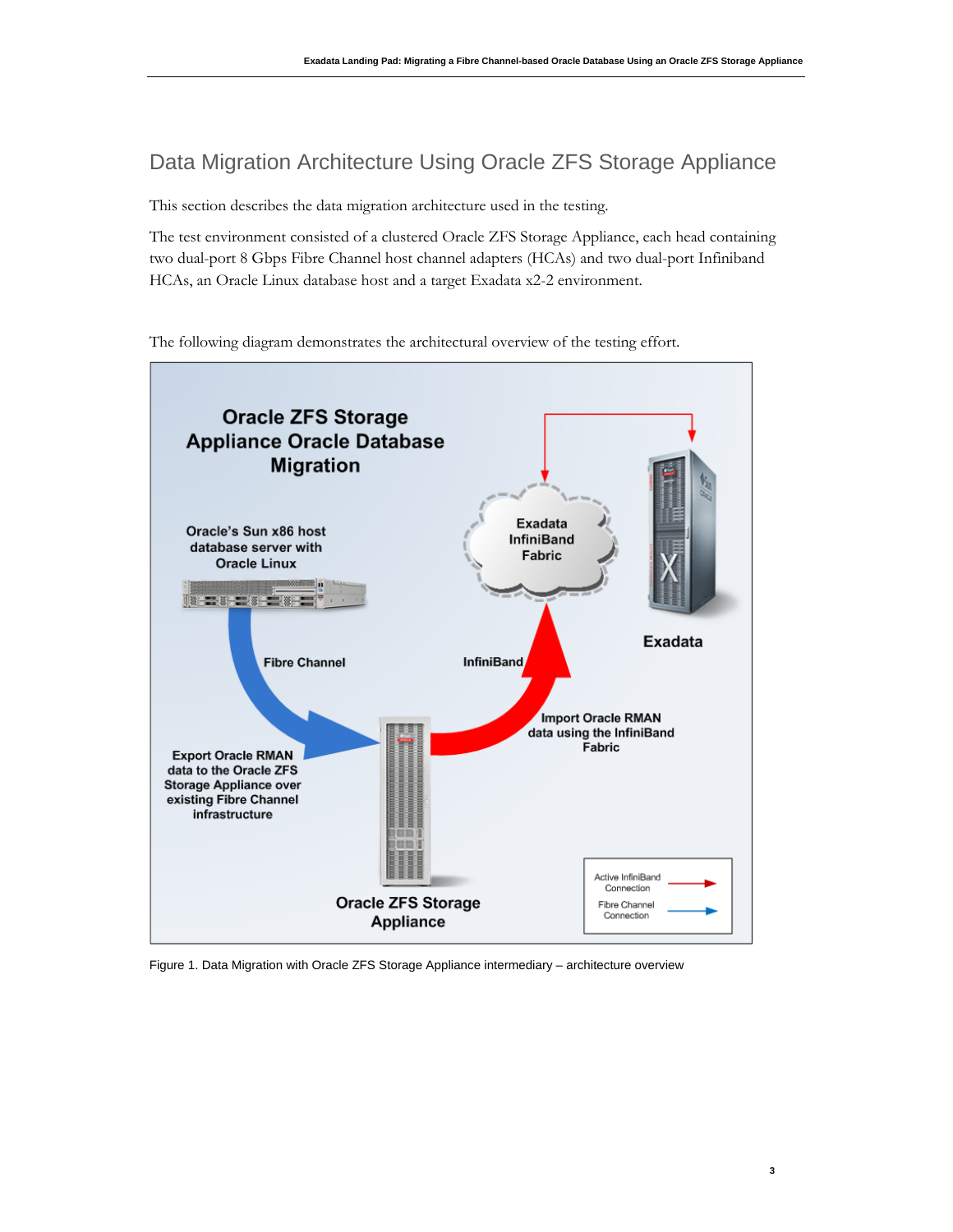# Overview of Example System Components

The following tables describe the hardware configuration, operating systems, and software releases utilized by this white paper and its reference architecture.

Table 1 shows the hardware of the Oracle ZFS Storage Appliance used.

| <b>EQUIPMENT</b> | <b>QUANTITY</b>              | <b>CONFIGURATION</b>                                           |
|------------------|------------------------------|----------------------------------------------------------------|
| Storage          | 1 cluster (2<br>controllers) | Sun ZFS Storage 7420 cluster                                   |
|                  |                              | 256 GB DRAM per controller                                     |
|                  |                              | 2 x 512 GB read cache solid state drives (SSDs) per controller |
|                  |                              | 2 x 20 2 TB SAS-2 (serial attached SCSI-2) disk trays          |
|                  |                              | 2 x dual port 10GbE Network Interface Card (NIC)               |
|                  |                              | 2 x dual port 8 Gbps FC HBA                                    |
|                  |                              | 2 x 17 GB log device                                           |
|                  |                              |                                                                |

**TABLE 1. ORACLE ZFS STORAGE APPLIANCE HARDWARE USED IN REFERENCE ARCHITECTURE**

Table 2 shows hardware of the Oracle Linux host and the Exadata target.

| <b>EQUIPMENT</b>                | <b>QUANTITY</b> | <b>CONFIGURATION</b>                                                                                                                                                                                                                                                                                                                                                                                          |
|---------------------------------|-----------------|---------------------------------------------------------------------------------------------------------------------------------------------------------------------------------------------------------------------------------------------------------------------------------------------------------------------------------------------------------------------------------------------------------------|
| Oracle Linux<br>Database Server | 1               | Sun Fire X4440 * Note that this server used in testing is now End of Life; a<br>similar newer generation server is the Sun Server X2-4<br>256 GB DRAM<br>2 internal HDDs<br>2 x dual port 8Gbps FC HCA<br>2 x dual port InfiniBand HBA                                                                                                                                                                        |
| Exadata                         | 1               | Oracle Exadata Database Machine X2-2 half rack<br>Four x Sun Fire X4170 M2 Servers with 2 six-core Intel Xeon X5675<br>processors (3.06 GHz);<br>96 GB memory (expandable to 144 GB with optional memory expansion kit);<br>4 x 300 GB 10,000 RPM SAS disks;<br>2 x QDR (40Gbit/s) ports, and 2 x 10 Gb Ethernet ports based on the Intel<br>82599 10GbE controller<br>Seven x Oracle Exadata Storage Servers |

**TABLE 2. ORACLE DATABASE HOST SERVER AND EXADATA TARGET COMPONENTS USED IN REFERENCE ARCHITECTURE**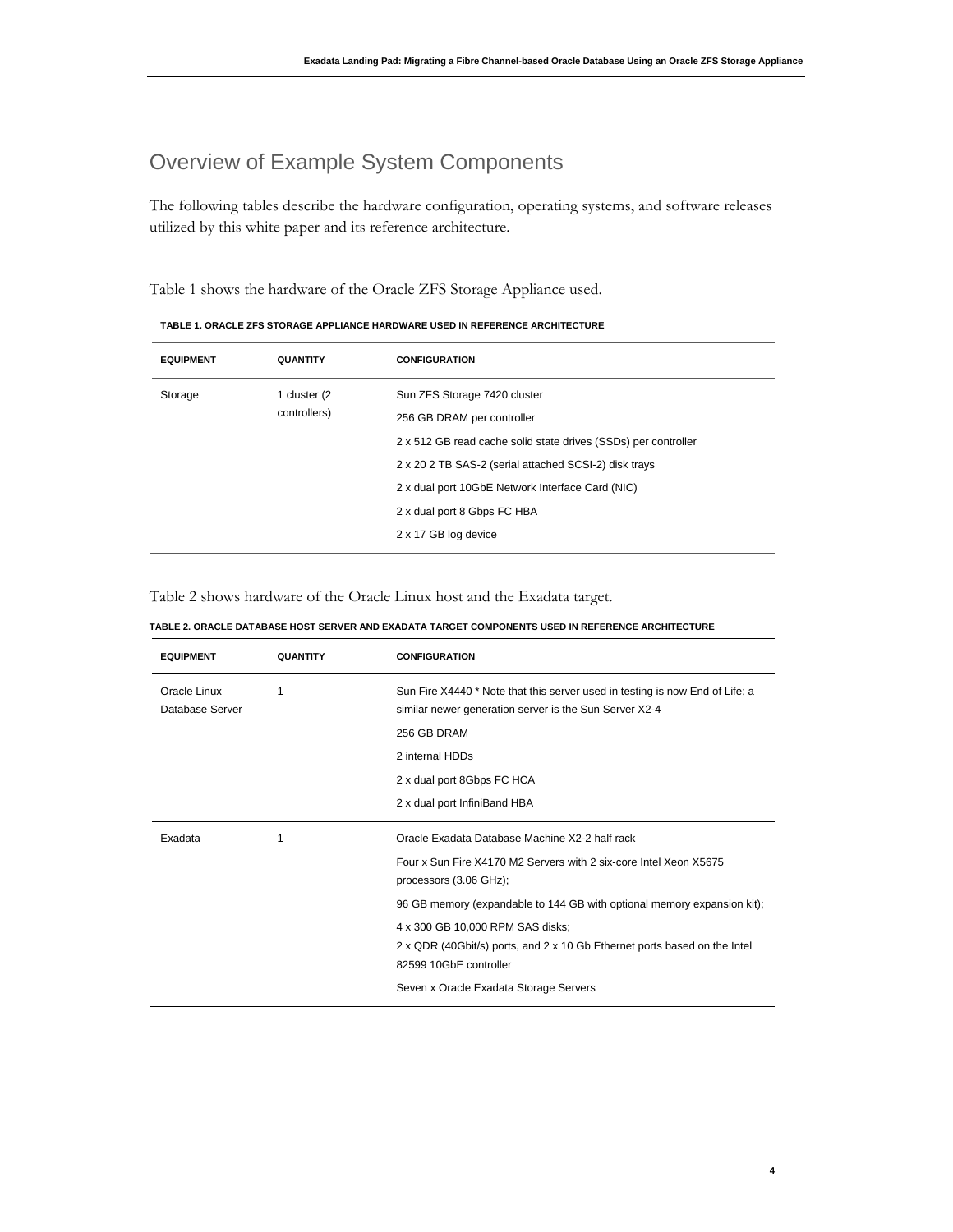# Configuring the Oracle ZFS Storage Appliance for Database **Migration**

This section provides best practices and recommendations for configuring the Oracle ZFS Storage Appliance as the intermediary for database migration.

Configuring the Fibre Channel Connection to the Oracle ZFS Storage Appliance

The following configurations for the Oracle ZFS Storage Appliance are recommended to help facilitate database migration.

## **Creating and Assigning Fibre Channel LUNs on the Oracle ZFS Storage Appliance**

To configure Fibre Channel initiators of the Oracle Linux database server on the Oracle ZFS Storage Appliance, perform the following steps:

1. Find the WWN from the Oracle Linux database server.

Log on to the Oracle Linux database server with root credentials and list the World Wide Name (WWN) for the Fibre Channel initiators assigned by the operating system's Fibre Channel driver.

```
#cat /sys/class/fc_host/host<XX>/port_name
```
Note: host<*XX*> represents the FC host number assigned by the operating system's Fibre Channel driver.

The following is an example of the output:

#### **#ls –l /sys/class/fc\_hosts**

lrwxrwxrwx 1 root root 0 Dec 17 10:27 **host13** -> **../../devices/pci0000:80/0000:80:0b.0/0000:81:00.0/host13/fc\_host/host13** lrwxrwxrwx 1 root root 0 Dec 17 10:27 **host14** -> **../../devices/pci0000:80/0000:80:0b.0/0000:81:00.1/host14/fc\_host/host14**

For Port 0 (pci0000:80/0000:80:0b.0/0000:81:00.0):

**#cat /sys/class/fc\_host/host13/port\_name 0x21000024ff39300e** 

For Port 1 (pci0000:80/0000:80:0b.0/0000:81:00.1):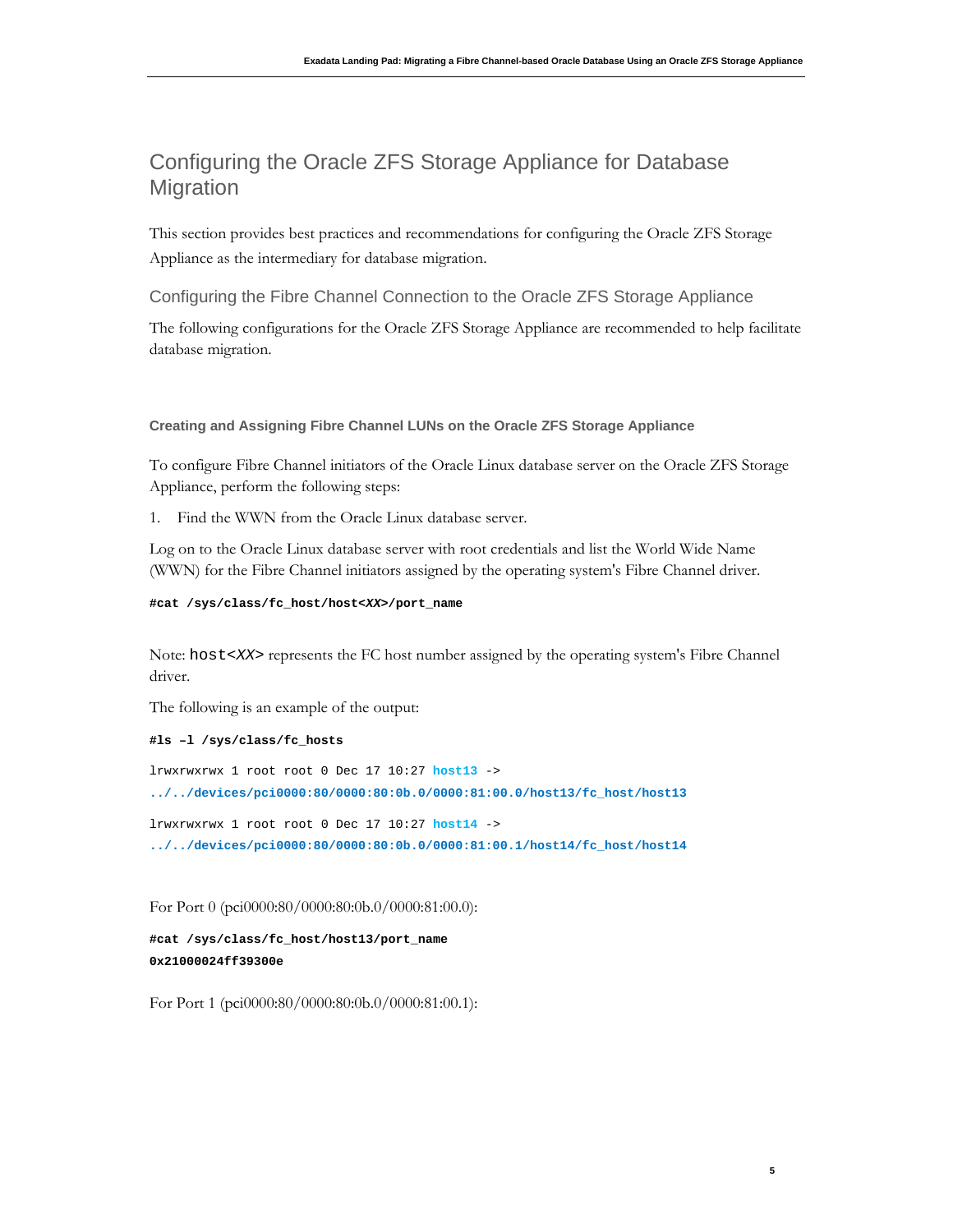**#cat /sys/class/fc\_host/host14/port\_name 0x21000024ff39300f** 

2. On the Oracle ZFS Storage Appliance, add the FC initiators from the Oracle Linux database server.

To add FC initiators through the Oracle ZFS Storage Appliance BUI:

Select the tabs: Configuration - SAN - Fibre Channel **-** Initiators and the "+" button to add an FC initiator. This will bring up the "Identify FC Initiator" window seen in the following figure. Add the WWN obtained from the Oracle Linux database server and create an Alias for the WWN port.

| <b>Identify FC Initiator</b>   | <b>CANCEL</b><br>OK       |
|--------------------------------|---------------------------|
| World Wide Name                | 21:00:00:24:ff:39:30:0f   |
| Alias                          | aie-4440b-port1           |
| <b>Unaliased ports</b> 1 Total |                           |
| WWN +                          | <b>VENDOR</b>             |
| 21:00:00:24:ff:39:30:0f        | <b>QLogic Corporation</b> |

Figure 2. Adding an FC initiator on the Oracle ZFS Storage Appliance

Add the newly identified initiator to Initiator Groups by dragging the initiator to an empty slot in the Initiator Group panel.

Edit initiator Group name. In this example the initiator group is edited to reflect the Oracle Linux database server FC port number: aie-4440b-port0(1).

**6**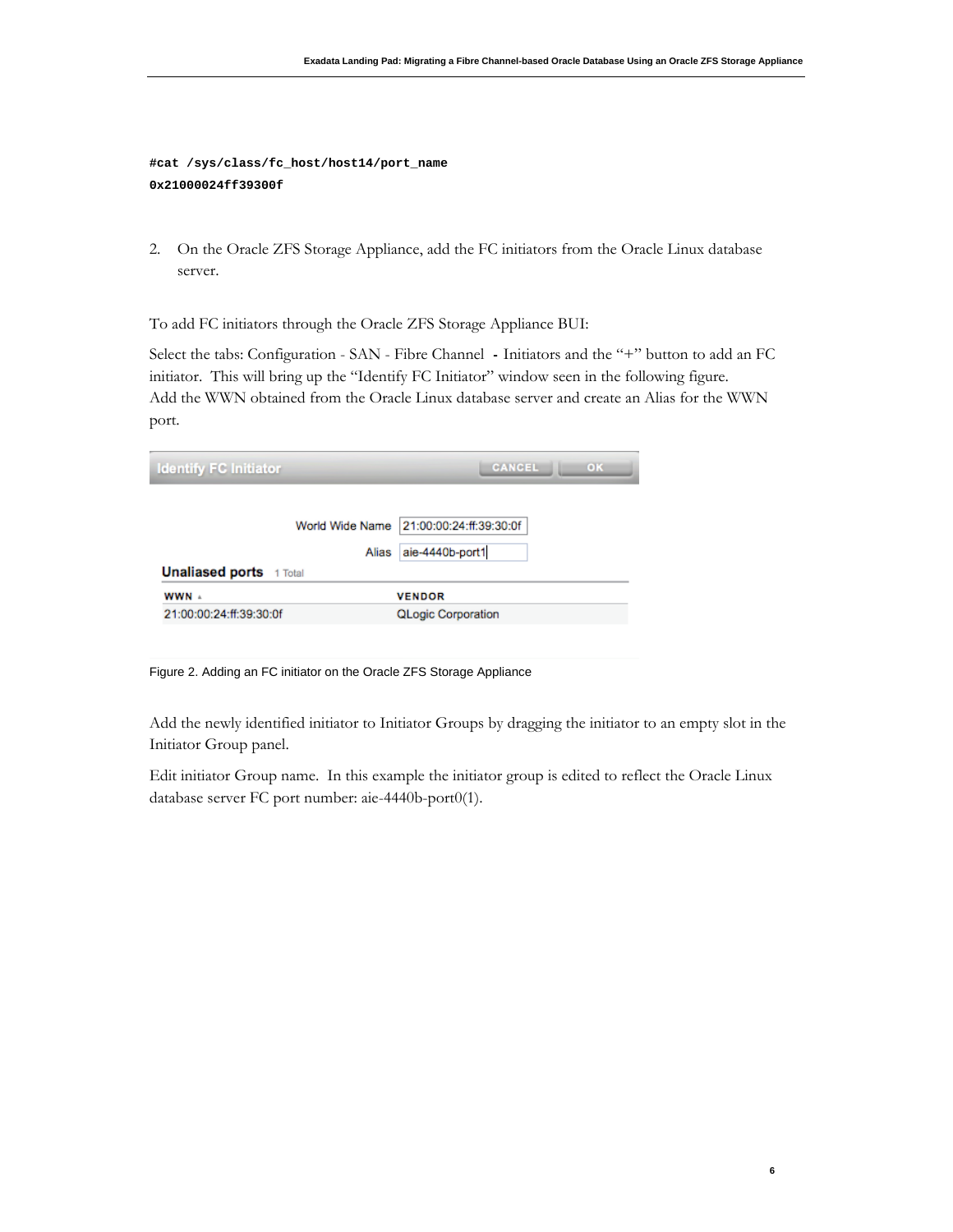|      |                         |                     | CANCEL<br>OK |
|------|-------------------------|---------------------|--------------|
|      |                         |                     |              |
| Name | aie-4440b-0             |                     |              |
|      | <b>Initiators</b>       |                     |              |
| ⊽    | 21:00:00:24:ff:39:30:0e | aie-4440a-port0     |              |
|      | 21:00:00:24:ff:24:95:2e | aie-6275m2a1 vmhba2 |              |
|      | 21:00:00:24:ff:24:95:2f | aie-6275m2a1 vmhba3 |              |
| m    | 21:00:00:24:ff:24:94:8c | aie-6275m2b1 vmhba2 |              |
|      | 21:00:00:24:ff:24:94:8d | aie-6275m2b1_vmhba3 |              |

Figure 3. Adding an FC initiator group on the Oracle ZFS Storage Appliance

```
To add FC initiators and initiator groups using the CLI:
configuration san fc initiators groups> create
configuration san fc initiators group (uncommitted)> set name=aie444b-0
                           name = aie444b-0 (uncommitted)
configuration san fc initiators group (uncommitted)> set 
initiators=wwn.21000024FF39300E
                     initiators = wwn.21000024FF39300E (uncommitted)
configuration san fc initiators group (uncommitted)> commit
configuration san fc initiators groups> list
GROUP NAME
group-001 aie-4440b-0
 |
           +-> INITIATORS
               wwn.21000024FF39300E
configuration san fc initiators> create
configuration san fc initiators initiator (uncommitted)> set alias=aie-4440b-
port0
                          alias = aie-4440b-port0 (uncommitted)
configuration san fc initiators initiator (uncommitted)> commit
configuration san fc initiators> list
NAME ALIAS
initiator-000 aie-4440a-port0
 |
               +-> INITIATOR
```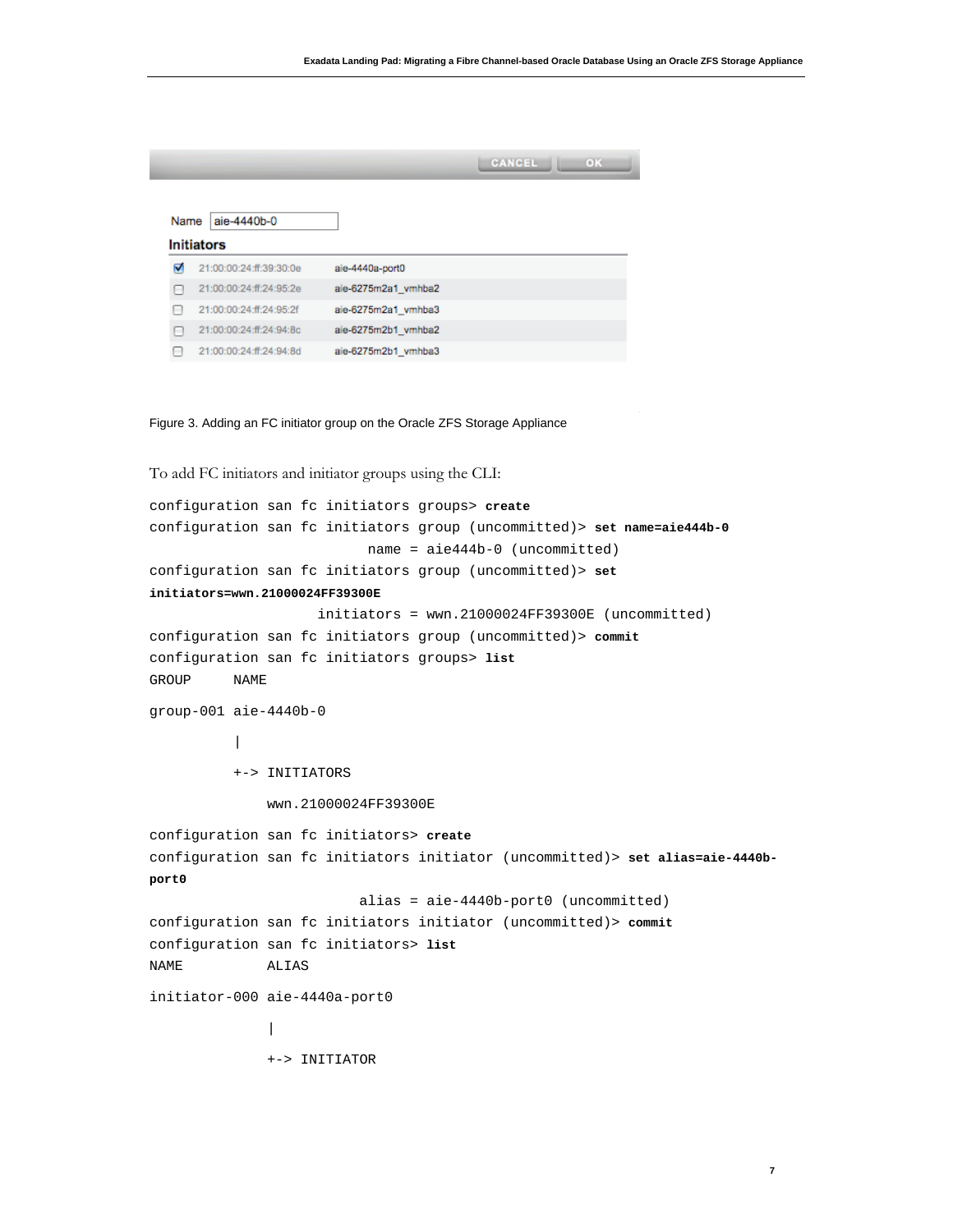# wwn.21000024FF39300E

3. On the Oracle ZFS Storage Appliance, create and assign FC LUN(s).

To create and assign a Fibre Channel LUN using the BUI:

Select Tabs: Shares – LUNs and the "+" button to add a LUN. This will bring up the "Create LUN" dialog window. Enter the FC LUN and define volume size, volume block size, Target group (fc\_target) and (FC) Initiator group as well as fields indicated in the following figure.

| <b>Create LUN</b>                     | CANCEL<br><b>APPLY</b>                                                                            |
|---------------------------------------|---------------------------------------------------------------------------------------------------|
|                                       |                                                                                                   |
| Project                               | Mule<br>÷                                                                                         |
| Name                                  | Lun0                                                                                              |
| Volume size                           | 120<br>$G$ $\div$                                                                                 |
| Thin provisioned $\qquad \qquad \Box$ |                                                                                                   |
| Volume block size                     | 128k<br>H                                                                                         |
| Online                                | ⊽                                                                                                 |
| Target group                          | fc_target<br>÷                                                                                    |
| Initiator group(s)                    | OracleVM<br>VMware_6275m2ab0<br>aie-4440b-0<br>vmware ipoib init group<br>$\overline{\mathbf{r}}$ |
| LU number                             | ⊙ 0<br>Auto-assign                                                                                |

Figure 4. Creating a Fibre Channel LUN

To create and assign a Fibre Channel LUN using the CLI:

Select the Project name to add the LUN to:

```
shares> select Mule
```
Create a new FC LUN and define the volume size, FC initiator group, volume block size and FC target group:

```
shares Mule> lun lun0
shares Mule/lun0 (uncommitted)> set volsize=120g
                         volsize = 120G (uncommitted)
shares Mule/lun0 (uncommitted)> set initiatorgroup=aie-4440b-0
                 initiatorgroup = aie-4440b-0 (uncommitted)
shares Mule/lun0 (uncommitted)> set volblocksize=128k
                   volblocksize = 128K (uncommitted)
```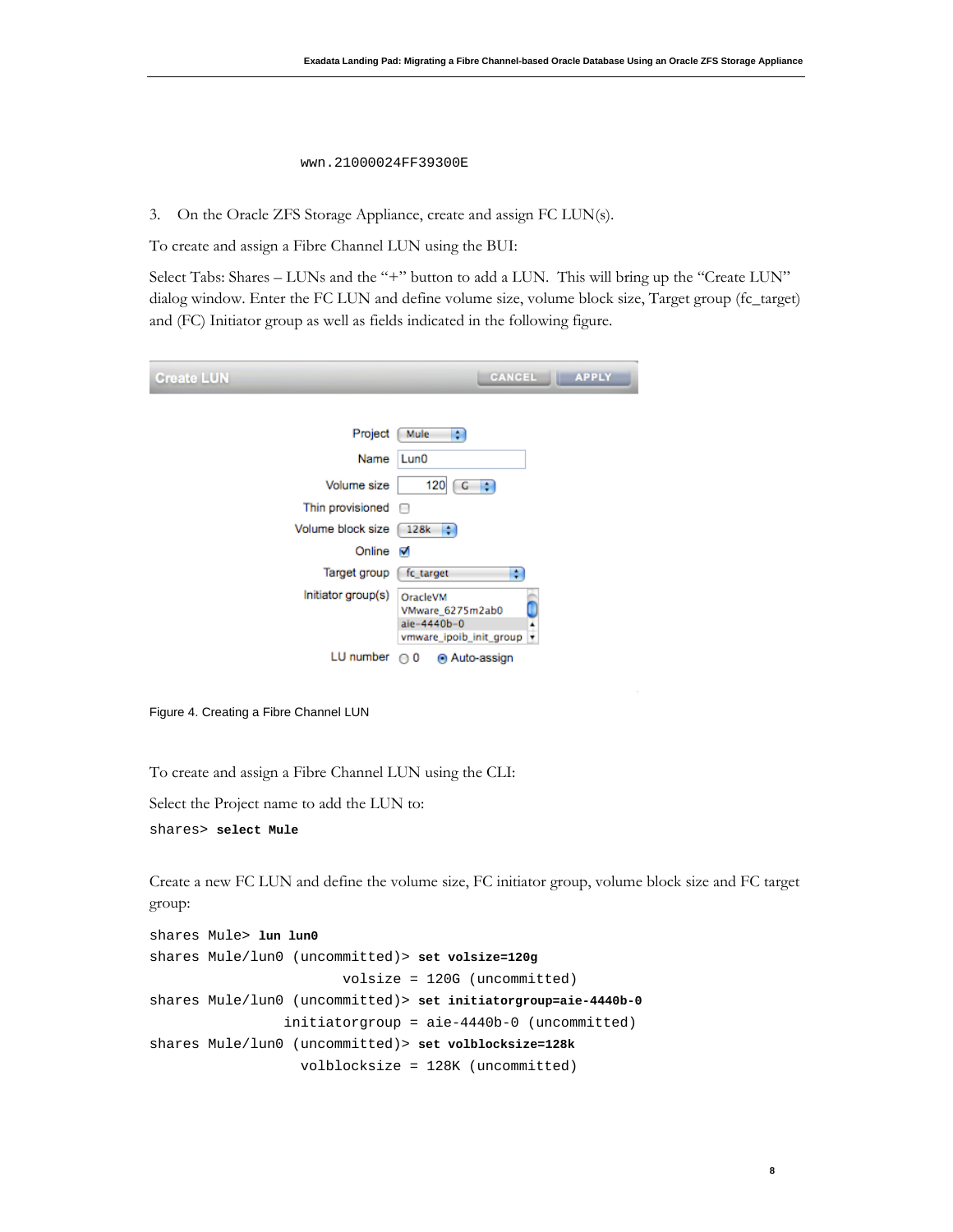```
shares Mule/lun0 (uncommitted)> set targetgroup=fc_target
                    targetgroup = fc_target (uncommitted)
shares Mule/lun0 (uncommitted)> commit
```
**Configuring Oracle Linux Database Server Fibre Channel LUNs** 

After creating, defining and assigning the Oracle ZFS Storage Appliance LUNs as outlined in the previous section, configure the new LUNS on the Oracle Linux database server(s). The following sections describe this process.

1. Scan for the new FC LUNs on the Oracle Linux database server.

The Fibre Channel driver will already be installed and configured on the Oracle Linux database server. Once the Oracle ZFS Storage Appliance LUNS are configured and assigned, rescan for Fibre Channel devices on the Oracle Linux database server. Root user access is required for these procedures:

```
# for host in `ls /sys/class/fc_host`; do
> echo "- - -" > /sys/class/scsi_host/${HOST}/scan;
> done;
```
2. Validate that the database server recognizes the new Fibre Channel LUNs.

Use the fdisk command to validate that the new /dev/sd\* device files were created. In the following example, /dev/sdj is the newly discovered LUN.

```
#fdisk -l |egrep '^Disk' |egrep -v 'dm-'
.
.
.
Disk identifier: 0x00000000
Disk /dev/sdj (Sun disk label): 255 heads, 63 sectors, 15665 cylinders
```
Note: The lsscsi command can be used interchangeably to accomplish the same task as well.

3. Format the FC LUN with fdisk.

Using fdisk, add a new partition. In the following example, using /dev/sdj from the discovery in the previous example, fdisk is used to create a new partition with a size of 120 GB on partition 1.

**9**

```
#fdisk /dev/sdj
n (new partition)
p 1
size +120G
w
```
4. Add the ext3 filesystem to the newly formatted LUN.

Run the mksf.ext3 command to add the Linux ext3 filesystem.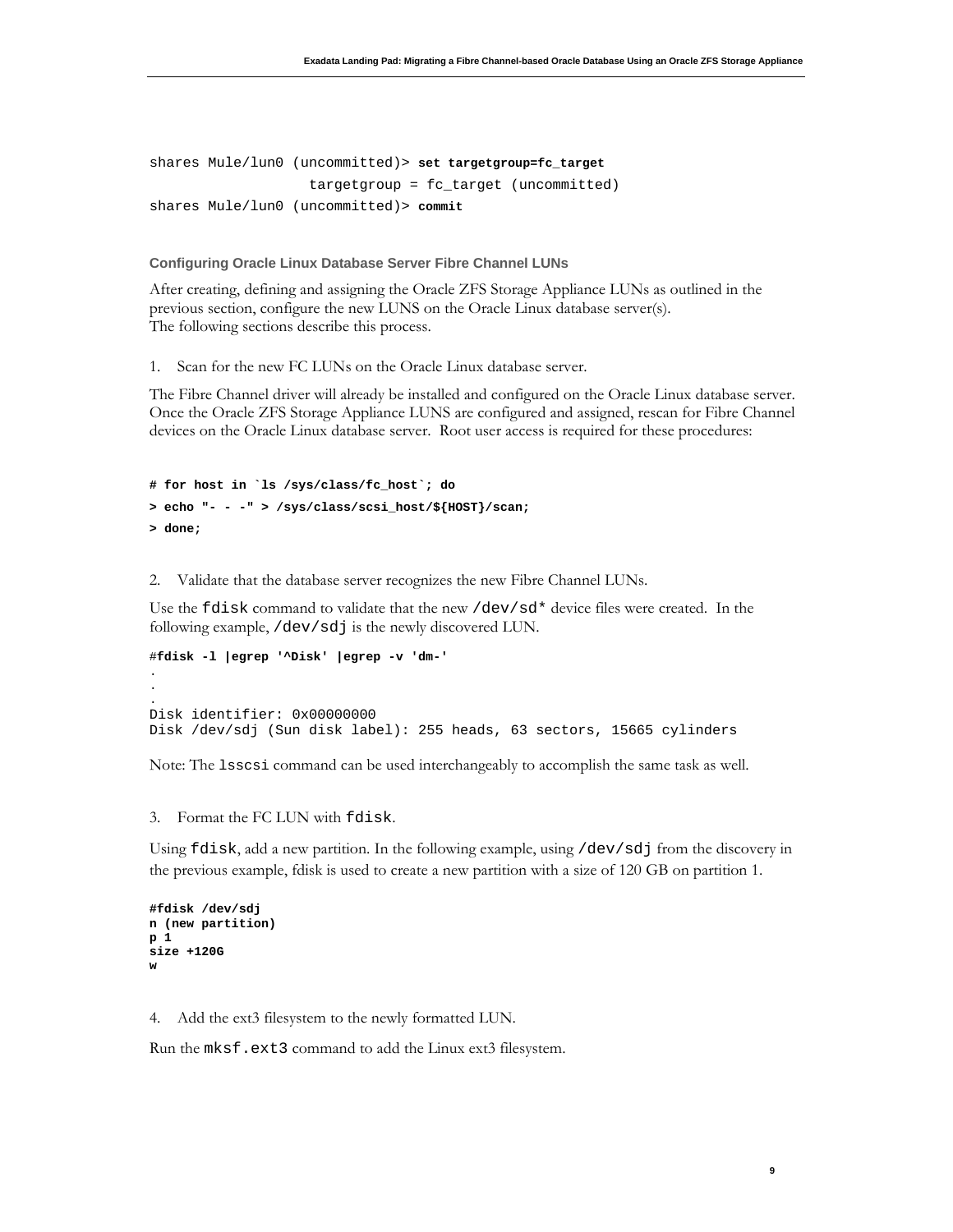### **#mksf.ext3 /dev/sdj1**

Run a consistency check of the new ext3 filesystem.

# #**fsck -t ext3 /dev/sdj1**

### 5. Add an fstab entry.

Edit the fstab and add a mount point entry for an ext3 filesystem.

#### **#vi /etc/fstab**

```
/dev/sdj1 /zfssa/mule/backup1 ext3 defaults
1 2
```
### 6. Mount the FC LUN.

After editing the /etc/fstab, mount the FC LUN and change permissions for RMAN/Oracle use.

Create a directory for the mount point if it does not exist. In the following example the directory /zfssa/mule/backup1 is created.

```
#mount /zfssa/mule/backup1
#chown -R oracle:oinstall /zfssa/mule
```
7. Initiate an Oracle RMAN backup or duplication procedure.

Issue an rman backupset, copy or duplication here. More reference information regarding these procedures is located in the following section.

8. Upon completion of the RMAN backup/duplication, unmount the LUN.

```
# umount /zfssa/mule/backup1
```
# Oracle RMAN Duplication Procedures

Database administrators typically have their own procedures regarding backup, recovery and duplication. Given these variations, detailing them is outside the scope of this document. There are several procedures documented and supported by Oracle. More information on the RMAN duplication process can be found on the Oracle Support website at https://support.us.oracle.com, including: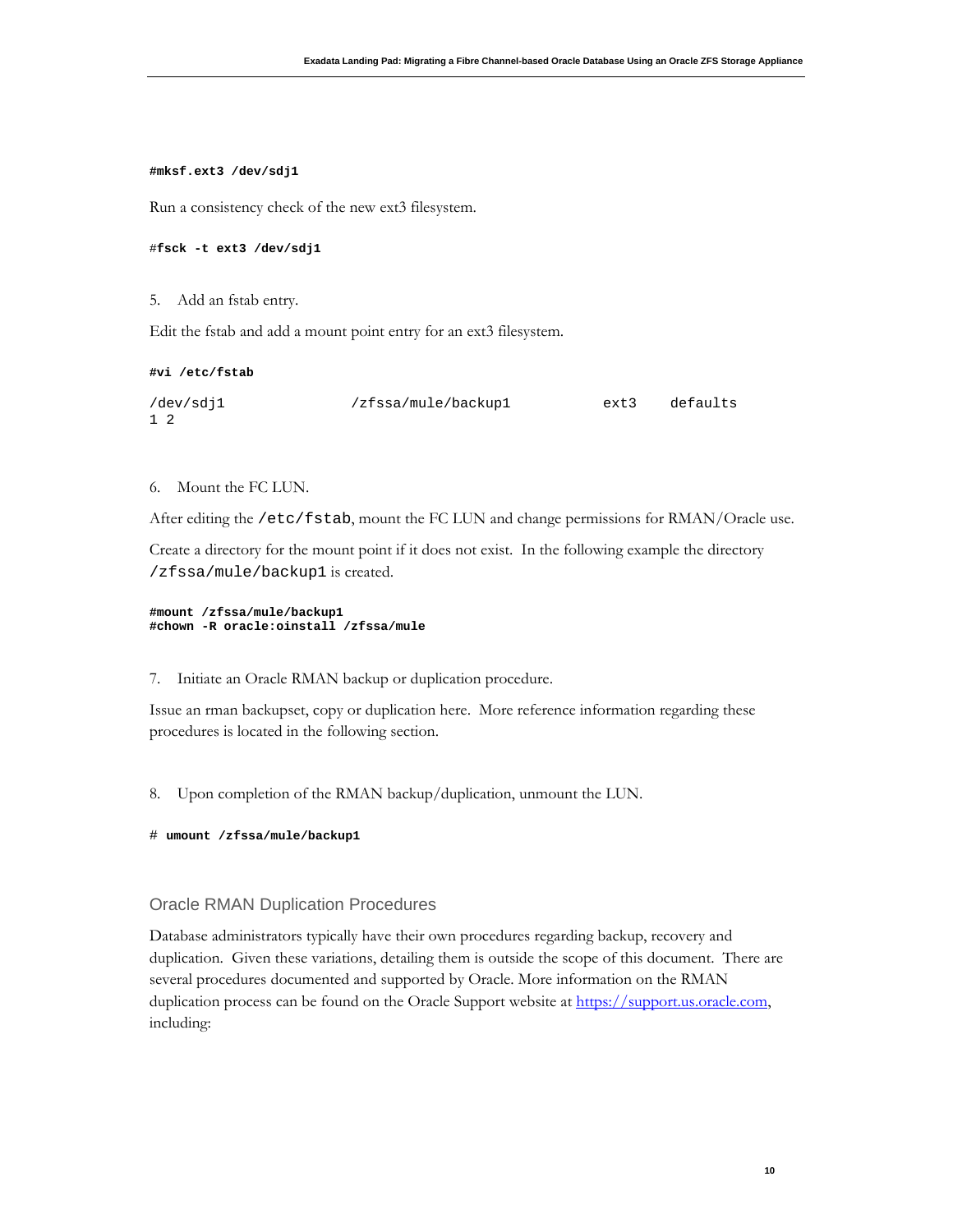- ID [1375864.1](https://support.oracle.com/epmos/faces/SearchDocDisplay?_adf.ctrl-state=bx9mujeax_9&_afrLoop=146645510893652) Perform Backup Based RMAN DUPLICATE Without Connecting To Target Database For Both Disk & Tape Backups
- ID 300062.1 How To Clone An Existing RDBMS Installation Using OUI
- ID 562556.1 How to Manually Backup Restore or Clone a Database to Another Node
- ID 732624.1 Clone a Database With RMAN Without Connecting To Target Database
- ID 1338233.1 Clone/Refresh Non-prod database from production

Configuring InfiniBand iSCSI LUNs for Database Migration

The following configurations for the Oracle ZFS Storage Appliance are recommended to help facilitate database migration.

## **Installing the iSCSi package on the Exadata Database Node(s)**

The Exadata image distribution does not provide or update the Exadata database nodes with the iSCSI packages. The iSCSI package must be installed separately and added to the Exadata database operating system as a service. The following sections describe this procedure.

1. On the Exadata database node(s), install the iSCSI package and start the iSCSI service.

Install the iscsi initiator utility on the Exadata database nodes used for the iSCSI LUN attachments. Root user access is required for these procedures.

#### **#yum install iscsi-initiator-utils #yum list iscsi-initiator-utils**

```
Installed Packages
iscsi-initiator-utils.x86_64 6.2.0.872-13.0.1.el5 installed
```
To manage the software, use the chkconfig and service commands. The service for Red Hat Enterprise Linux systems is iscsid.

Add and validate the service with the chkconfig command.

```
#chkconfig --add iscsid
#chkconfig --list iscsid
iscsi 0:off 1:off 2:off 3:on 4:on 5:on 6:off
[not set for reboot]
Start the iscsid with 
#service iscsi start
#service iscsid start
```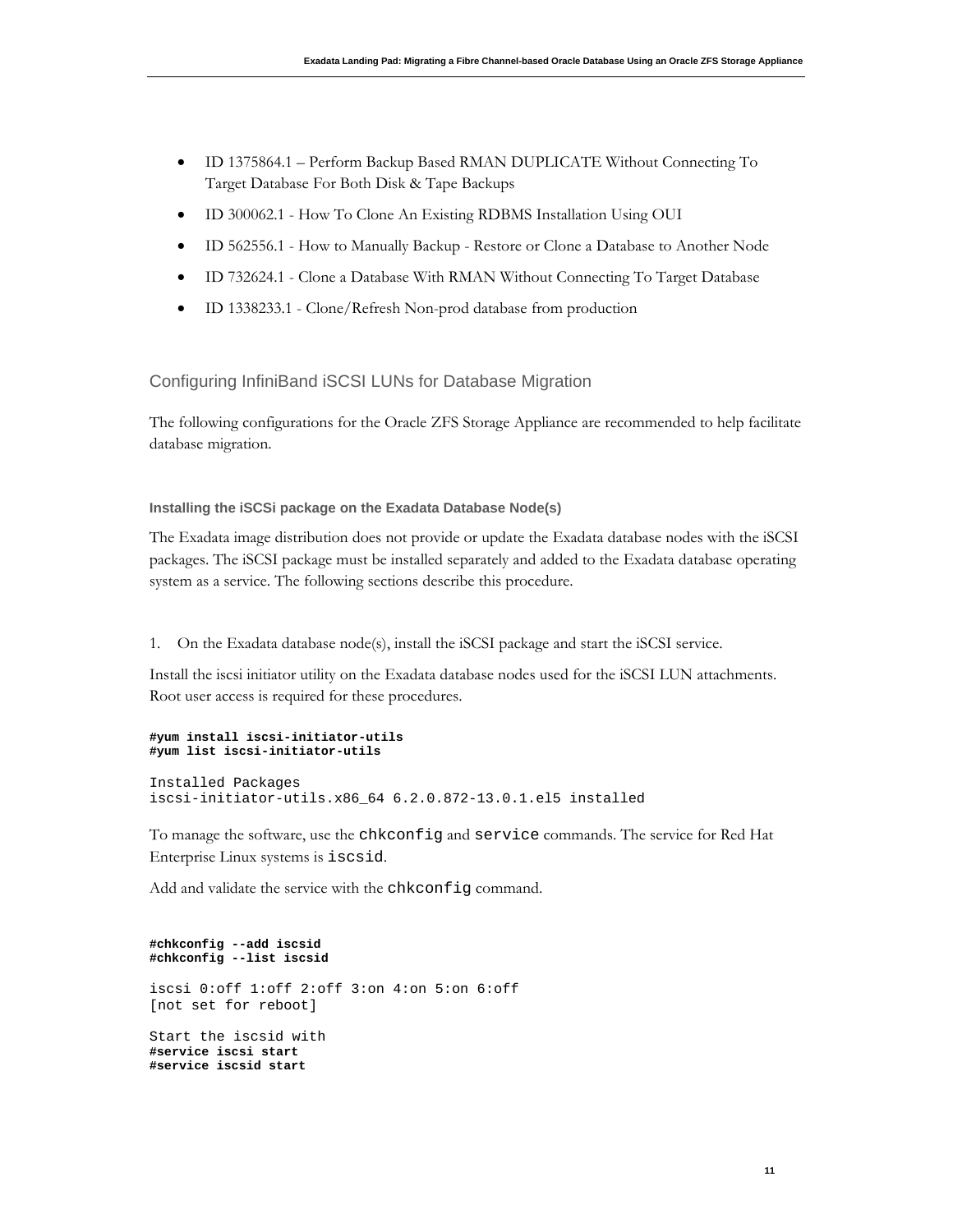2. Display the Exadata database server iSCSI initiator identifier.

Look at the initiatorname.iscsi file to determine the initiator identifier. The identifier (or the iqn) is located near the bottom of the file.

```
#cat /etc/iscsi/initiatorname.iscsi
```
. . . InitiatorName=iqn.1988-12.com.oracle:f964b675e9a 1020 2013-12-19.09:50:44

3. Configure CHAP Authentication.

If you are using CHAP, you will need to edit your iscsid.conf file and update it with correct authentication info:

### **#vi /etc/iscsi/iscsid.conf**

```
node.startup = automatic
node.session.auth.username = username
node.session.auth.password = password
discovery.sendtargets.auth.username = username
discovery.sendtargets.auth.password = password
```
4. Save and close the file.

### **Configuring Oracle ZFS Storage Appliance InfiniBand iSCSi LUNS**

Once the iSCSI package has been installed and activated as a service on the Exadata database server(s), the RMAN backup LUN(s) that are currently configured on the Oracle ZFS Storage Appliance will need to be reconfigured as iSCSI LUN(s). The following sections describe the process of defining iSCSI groups and iSCSI targets to be discovered on the Exadata database servers.

1. On the Oracle ZFS Storage Appliance, create an iSCSI target from the Exadata database server.

Select Tabs: Configuration – SAN – iSCSI – Targets and the "+" button to add a LUN. This will bring up the "Create iSCSI Target" dialog window seen in the following figure.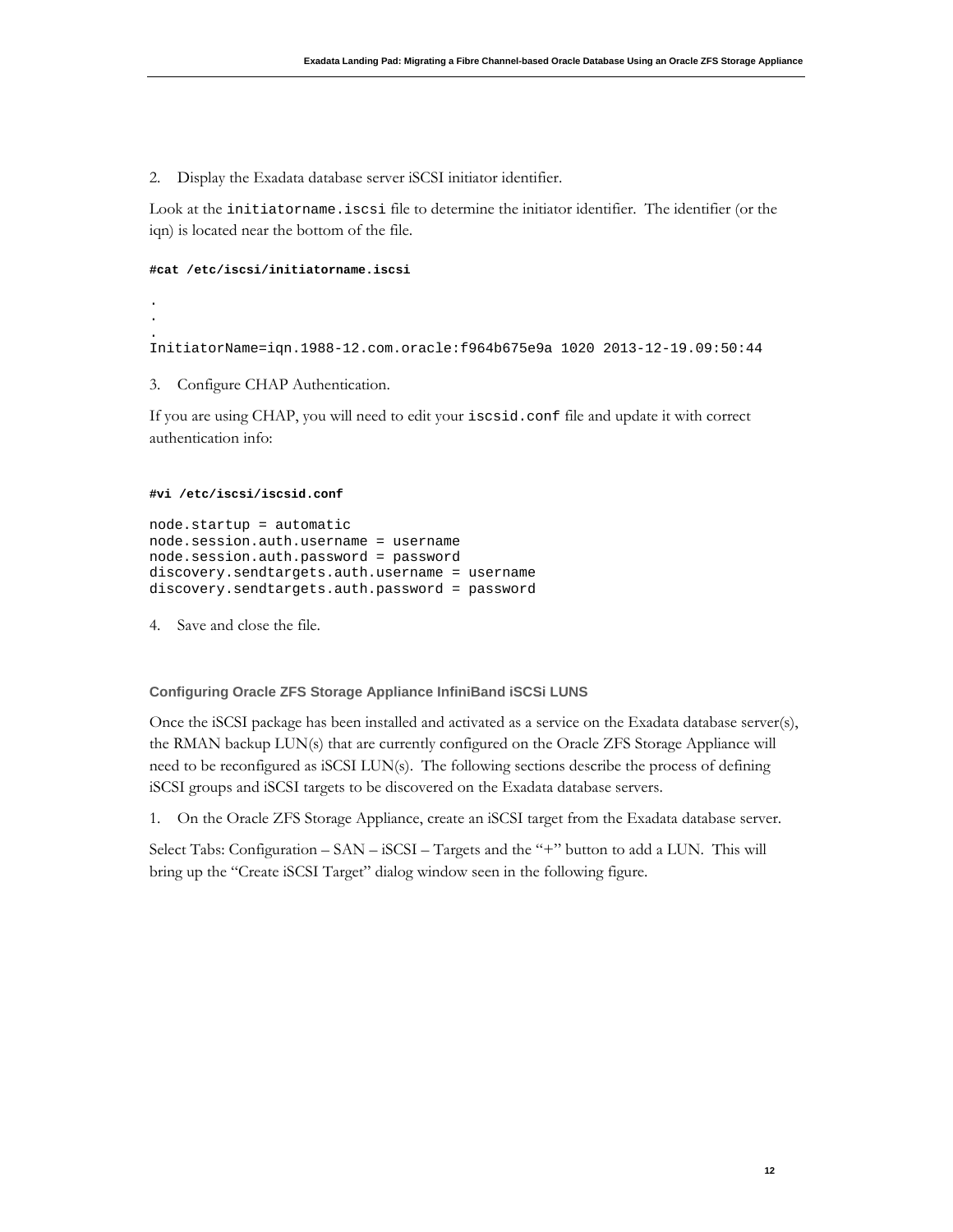| <b>Create iSCSI Target</b>    | CANCEL<br>OK                                                    |
|-------------------------------|-----------------------------------------------------------------|
|                               | Target IQN ( Auto-assign<br>ign.1986-03.com.sun:02<br>$\bullet$ |
| Alias                         | Exadata-iscsi-target                                            |
| Initiator authentication mode | <b>O</b> None<br><b>CHAP</b><br><b>RADIUS</b>                   |
| Target CHAP name              |                                                                 |
| Target CHAP secret            |                                                                 |
| Network interfaces pffff_ibp0 | igb0<br>igb1<br>ipmp1                                           |

Figure 5. Creating an iSCSI target to the Exadata database server

Enter the iSCSI Target IQN, Alias, and Initiator authentication mode (if applicable), noting the following:

- Target IQN Enter the initiator identifier (iqn) for the Exadata database server you wish to make a target. To find the iqn, reference step 2, "Display Exadata database server iSCSI initiator identifier," in the previous section "Installing the iSCSi package on the Exadata Database Node(s)."
- Target CHAP name (and secret) Enter if CHAP authentication is used. To determine if CHAP authentication is currently being used by the Exadata database server, reference the configuration step 3, "Configure CHAP Authentication," in the previous section "Installing the iSCSi package on the Exadata Database Node(s)."
- Network interfaces Select the infiniBand interface. In this example, select pffff\_ibp0.
- 2. Create the iSCSI Group on the Oracle ZFS Storage Appliance.

Add the iSCSI initiator to iSCSI Initiator Groups by dragging the initiator to an empty slot in the Initiator Groups panel.

Edit the iSCSI Initiator Group name; enter the name and select the target iqn of the Exadata database server you wish to assign as the target: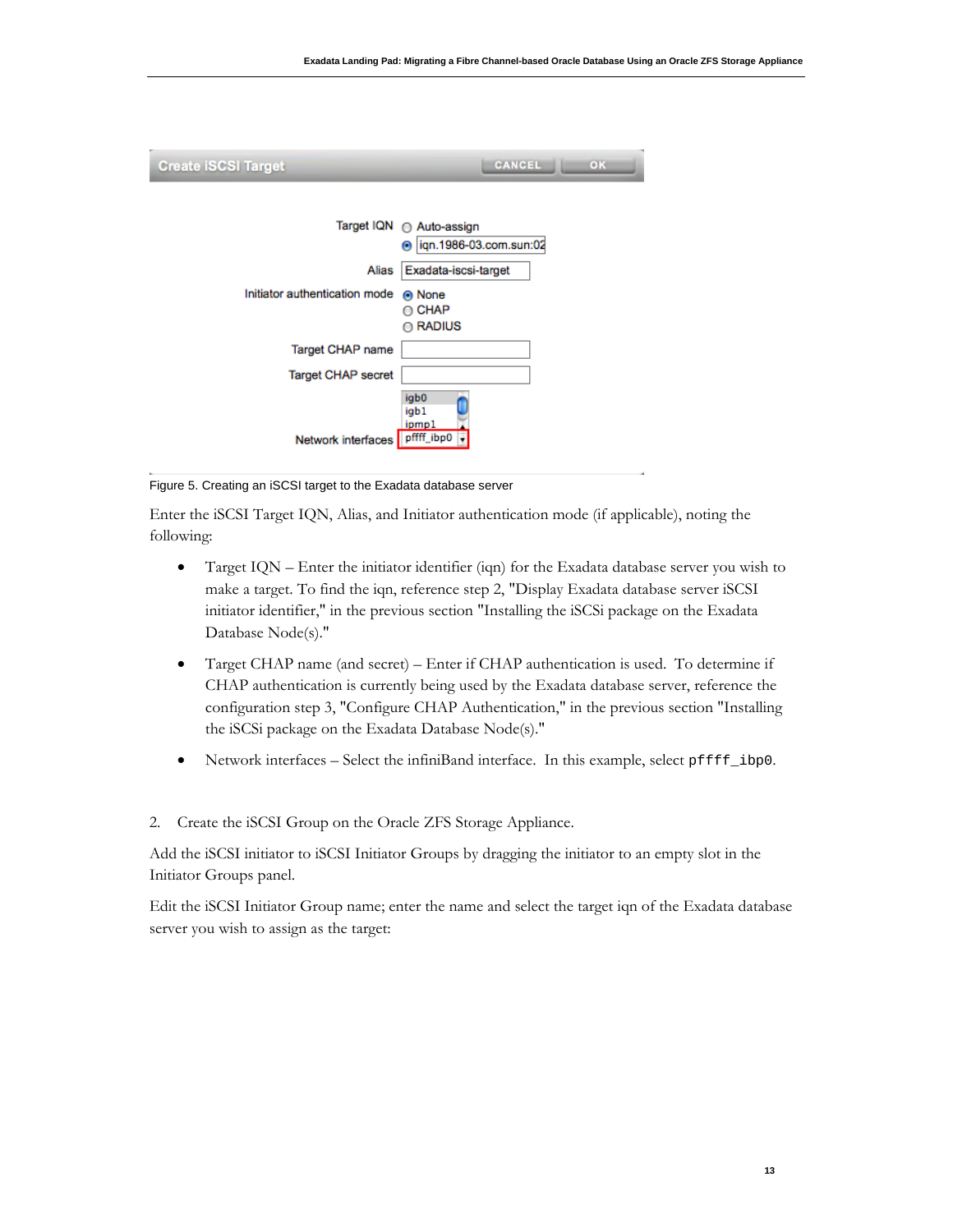|                | <b>CANCEL</b><br>OK                                         |
|----------------|-------------------------------------------------------------|
|                |                                                             |
| Name           | Exadata-targets-0                                           |
| <b>Targets</b> |                                                             |
|                | ign.1986-03.com.sun:02:3c39ad77-2d34-e5db-b7fc-d823a4d316a7 |
|                | ign.1986-03.com.sun:02:653bd05a-18ce-e6d0-dadb-b135981fab1f |
| M              | ign.1986-03.com.sun:02:a2da1ac7-7d4f-e6fa-a464-e0b5514e166d |
|                | ign.1986-03.com.sun:02:be70fa31-6289-6fc3-8ebd-e9309b85a943 |
|                |                                                             |

Figure 6. Creating an iSCSI Target Group

3. Assign the original FC LUN to an iSCSI Target Group and Initiator.

Select Tabs: Shares– LUN.

Edit the LUN(s) used to perform the Oracle RMAN backup/duplication process.

Select Tab: Protocols.

L

|                                                                                                                                                                                                                                                                                                                                                                                                                                                                                                                                                |                                   | <b>SHARES</b>    | <b>PROJECTS</b>  | <b>SCHEMA</b>      |  |
|------------------------------------------------------------------------------------------------------------------------------------------------------------------------------------------------------------------------------------------------------------------------------------------------------------------------------------------------------------------------------------------------------------------------------------------------------------------------------------------------------------------------------------------------|-----------------------------------|------------------|------------------|--------------------|--|
|                                                                                                                                                                                                                                                                                                                                                                                                                                                                                                                                                |                                   |                  |                  |                    |  |
| $\triangleright$ Mule $\triangleright$ 1un0                                                                                                                                                                                                                                                                                                                                                                                                                                                                                                    | General                           | <b>Protocols</b> | <b>Snapshots</b> | <b>Replication</b> |  |
| pool-0/local/Mule/                                                                                                                                                                                                                                                                                                                                                                                                                                                                                                                             |                                   |                  | <b>REVERT</b>    | <b>APPLY</b>       |  |
| <b>Sharing Options</b>                                                                                                                                                                                                                                                                                                                                                                                                                                                                                                                         |                                   |                  |                  |                    |  |
|                                                                                                                                                                                                                                                                                                                                                                                                                                                                                                                                                | Online $\blacksquare$             |                  |                  |                    |  |
| Target group<br>Exadata-targets-0<br>÷                                                                                                                                                                                                                                                                                                                                                                                                                                                                                                         |                                   |                  |                  |                    |  |
|                                                                                                                                                                                                                                                                                                                                                                                                                                                                                                                                                | Initiator group: LU number & Edit |                  |                  |                    |  |
| Exadata-initiators-0:0                                                                                                                                                                                                                                                                                                                                                                                                                                                                                                                         |                                   |                  |                  |                    |  |
|                                                                                                                                                                                                                                                                                                                                                                                                                                                                                                                                                |                                   |                  |                  |                    |  |
| <b>Write Cache Behavior</b>                                                                                                                                                                                                                                                                                                                                                                                                                                                                                                                    |                                   |                  |                  |                    |  |
| This setting controls whether the LUN caches writes. With this setting off, all writes are synchronous and if no log device is available, write performance<br>suffers significantly. Turning this setting on can therefore dramatically improve write performance, but can also result in data corruption on unexpected<br>shutdown unless the client application understands the semantics of a volatile write cache and properly flushes the cache when necessary. Consult<br>your client application documentation before turning this on. |                                   |                  |                  |                    |  |
| Write cache enabled $\Box$                                                                                                                                                                                                                                                                                                                                                                                                                                                                                                                     |                                   |                  |                  |                    |  |
|                                                                                                                                                                                                                                                                                                                                                                                                                                                                                                                                                |                                   |                  |                  |                    |  |
|                                                                                                                                                                                                                                                                                                                                                                                                                                                                                                                                                |                                   |                  |                  |                    |  |

Figure 7. Assigning the original FC LUN to an iSCSI Target Group and Initiator

Target group – Change the new Exadata iSCSI target group.

Initiator group: LU number – Select Edit and add the new iSCSI initiator alias.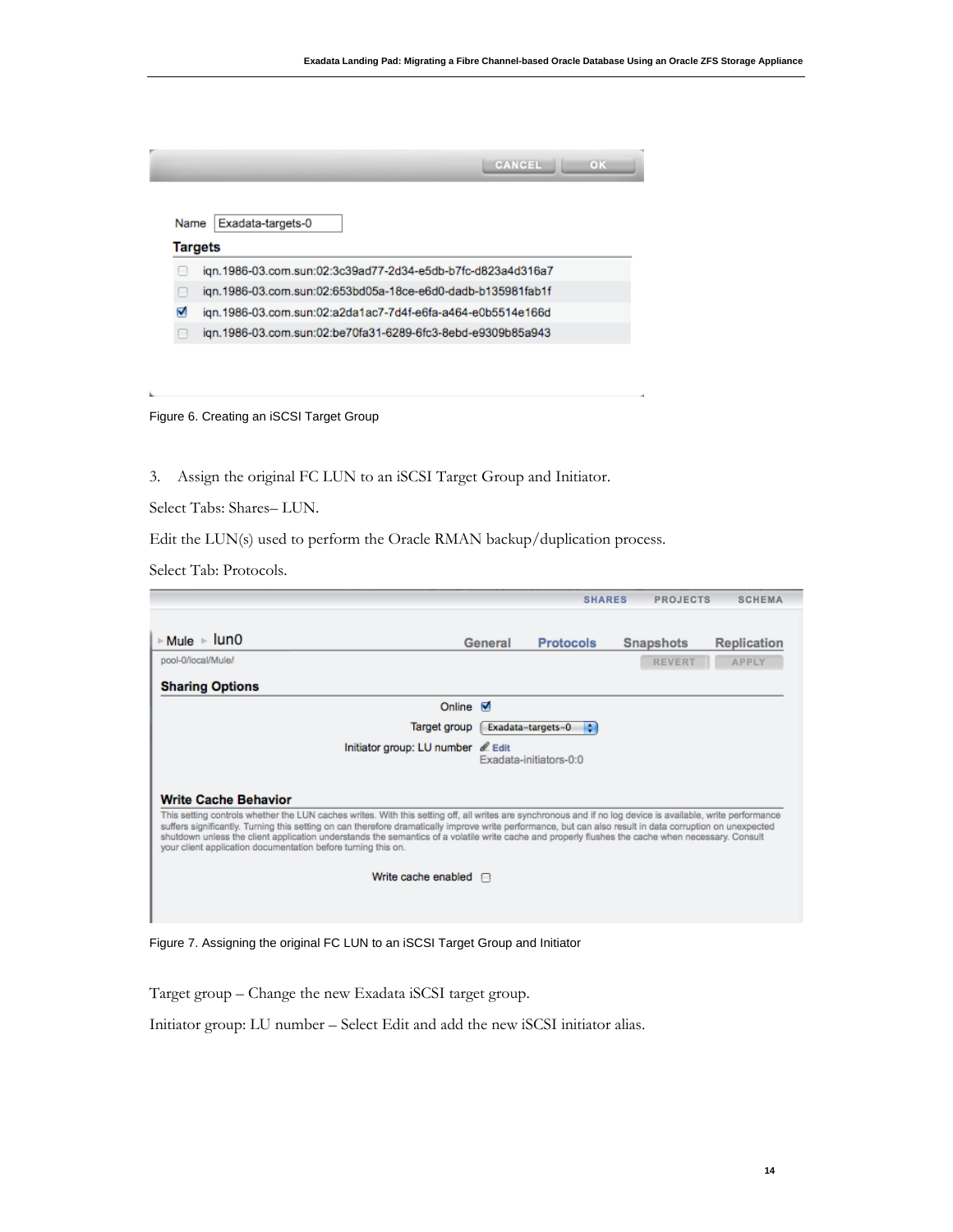**Configuring iSCSi LUNs on the Exadata Database Node(s)**

The following sections describe the procedures to discover, build and mount the iSCSI LUN in order to complete the Oracle Database migration.

1. Discover iSCSI targets on the Exadata database server node.

Execute an iSCSI discovery against the Oracle ZFS Storage Appliance:

#### **#iscsiadm -m discovery -t sendtargets -p aie-7420e-h1**

10.80.74.204:3260,2 iqn.1986-03.com.sun:02:653bd05a-18ce-e6d0-dadb-b135981fab1f 192.168.50.1:3260,3 iqn.1986-03.com.sun:02:653bd05a-18ce-e6d0-dadb-b135981fab1f 192.168.36.208:3260,2 iqn.1986-03.com.sun:02:a2da1ac7-7d4f-e6fa-a464-e0b5514e166d 192.168.36.210:3260,2 iqn.1986-03.com.sun:02:a2da1ac7-7d4f-e6fa-a464-e0b5514e166d 192.168.36.208:3260,2 iqn.1986-03.com.sun:02:be70fa31-6289-6fc3-8ebd-e9309b85a943 192.168.36.210:3260,2 iqn.1986-03.com.sun:02:be70fa31-6289-6fc3-8ebd-e9309b85a943

2. Build the iSCSI device file.

Following the iSCSI discovery, build the new iSCSI LUN devices.

#**iscsiadm -m node -T"iqn.1986-03.com.sun:02:a2da1ac7-7d4f-e6fa-a464-e0b5514e166d" - login**

#**service iscsi stop**

```
#service iscsi start
```
3. Validate that the Exadata database server recognizes the new iSCSI LUN(s).

Execute the fdisk command to validate that the /dev/sd\* device files were created.

In the following example, /dev/sdc is the LUN with the RMAN backup files.

#### #**fdisk -l |egrep '^Disk' |egrep -v 'dm-'**

```
Disk /dev/dm-0 doesn't contain a valid partition table
Disk /dev/dm-1 doesn't contain a valid partition table
Disk /dev/dm-2 doesn't contain a valid partition table
Disk /dev/dm-3 doesn't contain a valid partition table
Disk /dev/sda: 896.9 GB, 896998047744 bytes
Disk /dev/sdb (Sun disk label): 255 heads, 63 sectors, 15665 cylinders
```
4. Mount the iSCSI LUN.

List the device to be mounted.

For this example, /dev/sdb1 is the partition to be used.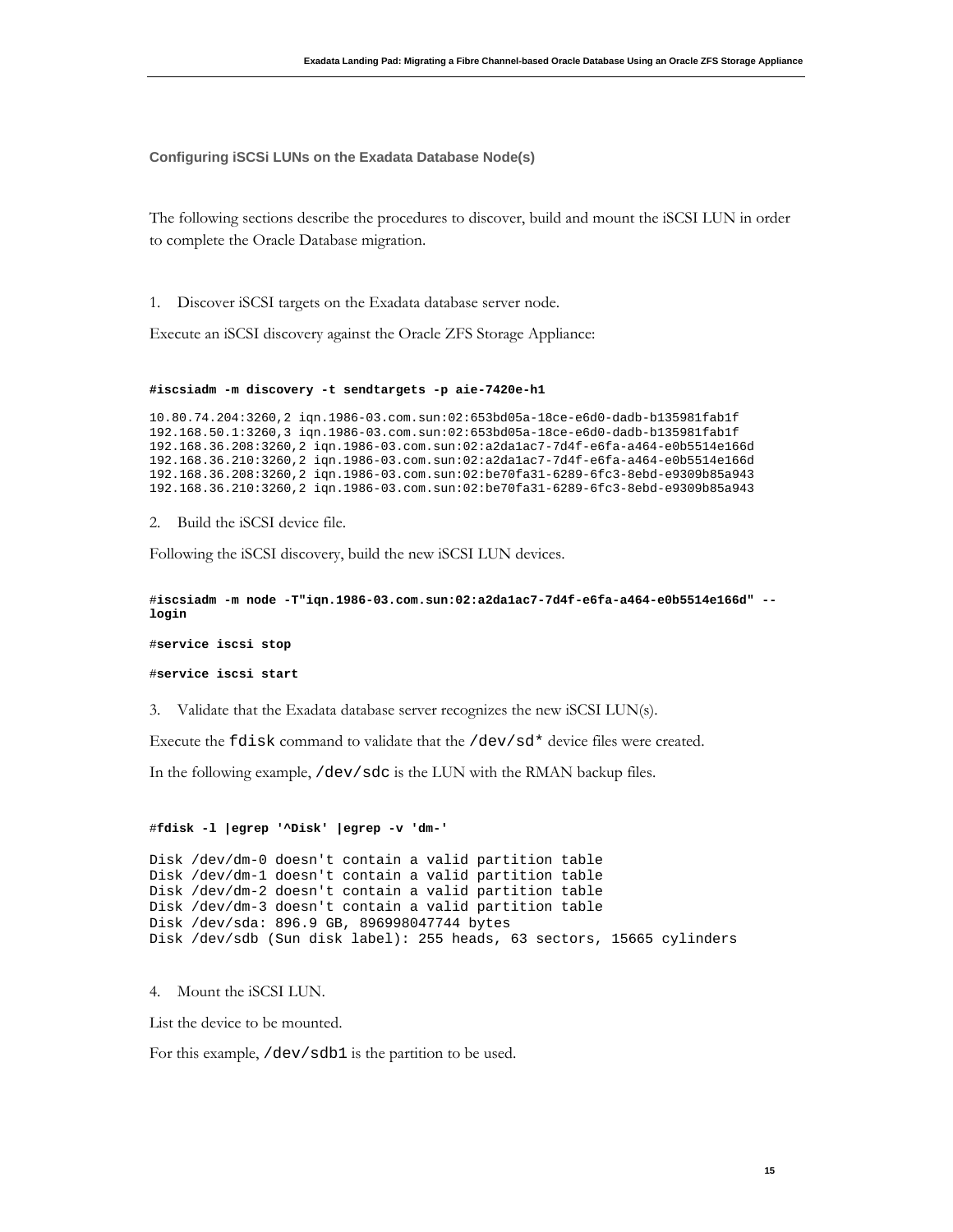```
#ls -l /dev/sd*
.
.
.
brw-r----- 1 root disk 8, 32 Dec 19 10:50 /dev/sdb
brw-r----- 1 root disk 8, 33 Dec 19 10:50 /dev/sdb1
```
Create a directory to mount the LUN and change the directory ownership to reflect the Oracle Database user and group.

```
#mkdir /zfssa/mule/backup1
#chown -R oracle:dba /zfssa/mule
```
Mount the iSCSI LUN and make sure the LUN has oracle user and group permissions.

```
#mount /dev/sdc1 /zfssa/mule/backup1
#chown -R oracle:dba /zfssa/mule
```
5. Validate the iSCSI LUN permissions.

Check to see if the Exadata database server node can access the rman files from the newly mounted iSCSI LUN.

```
#su - oracle
$rman target /
RMAN> CONFIGURE SNAPSHOT CONTROLFILE NAME TO '/zfssa/mule/backup1/snapcf_mule.f';
[no snapshot control in the directory]
RMAN> crosscheck backup;
RMAN> catalog start with '/zfssa/mule/backup1/';
searching for all files that match the pattern /zfssa/mule/backup1/
List of Files Unknown to the Database
=====================================
File Name: /zfssa/mule/backup1/0korr7c5_8_1
File Name: /zfssa/mule/backup1/0torr7c5_1_1
File Name: /zfssa/mule/backup1/0norr7c5_2_1
File Name: /zfssa/mule/backup1/0lorr7c5_2_1
File Name: /zfssa/mule/backup1/0lorr7c5_1_1
File Name: /zfssa/mule/backup1/0uorr7c5_2_1
File Name: /zfssa/mule/backup1/0qorr7c5_1_1
File Name: /zfssa/mule/backup1/12orr7c5_1_1
File Name: /zfssa/mule/backup1/0korr7c5_4_1
File Name: /zfssa/mule/backup1/0qorr7c5_2_1
.
.
```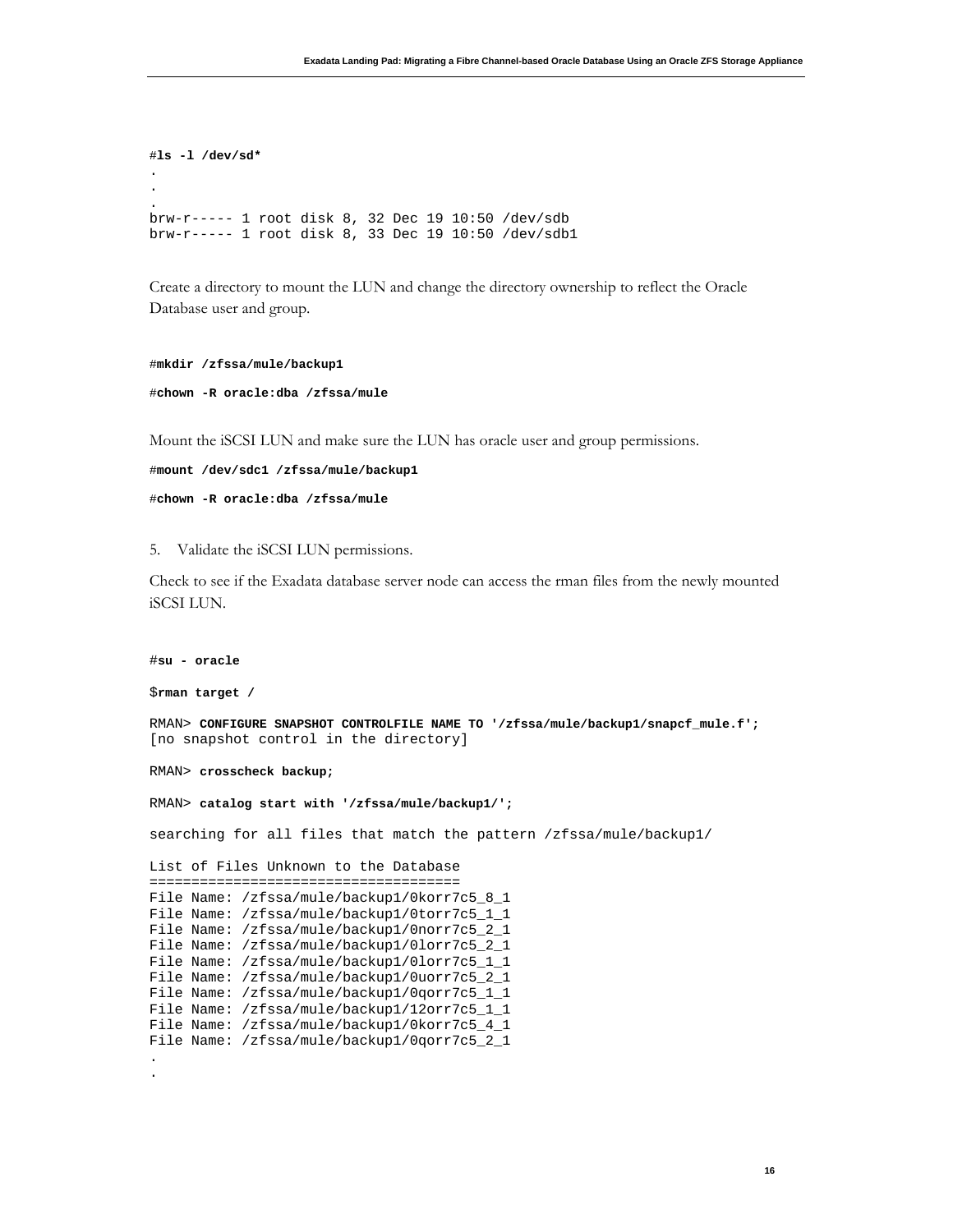Continue with the Oracle RMAN duplication process to complete the database migration. For information regarding the RMAN database duplication, reference the section "Oracle RMAN Duplication Procedures" earlier in the document.

# Database Migration with Oracle Data Guard

.

A customer may already have deployed an Oracle Data Guard disaster protection strategy. The Oracle ZFS Storage Appliance can be easily added to the existing Data Guard environment and can provide database snapshots and clones.

The document detailing and providing best practices for such a database migration using the Oracle ZFS Storage Appliance with Oracle Data Guard can be found here:

[http://www.oracleimg.com/technetwork/database/features/availability/maa-db-clone-szfssa-](http://www.oracleimg.com/technetwork/database/features/availability/maa-db-clone-szfssa-172997.pdf)[172997.pdf](http://www.oracleimg.com/technetwork/database/features/availability/maa-db-clone-szfssa-172997.pdf)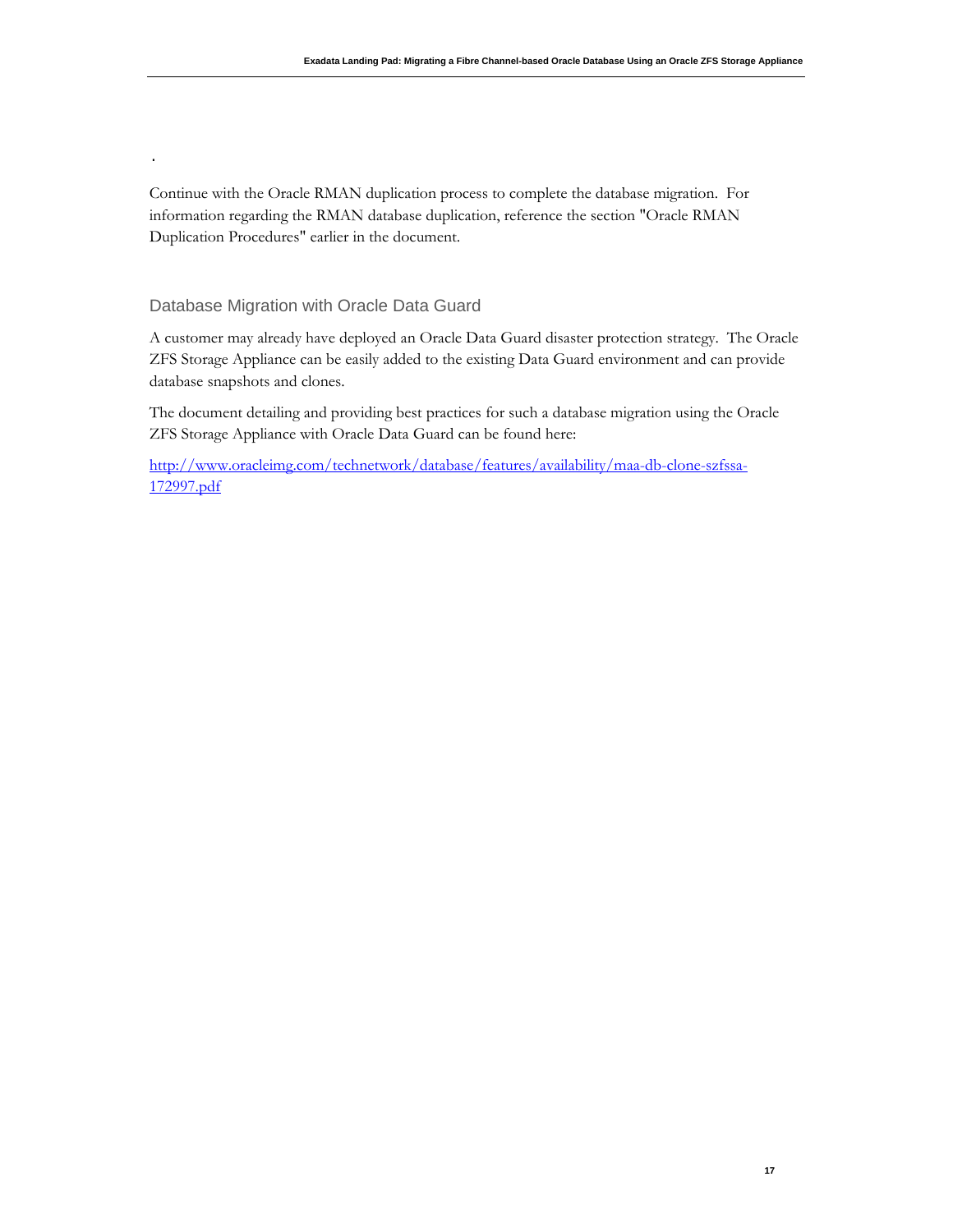# **Conclusion**

Oracle ZFS Storage Appliance offers a fast, efficient and non-disruptive solution for Oracle Database administrators needing to migrate their Oracle Linux-based Oracle Databases with Fibre Channelattached disk to an InfiniBand-based Oracle Exadata environment.

By adding an Oracle ZFS Storage Appliance into the middle of the architecture, the database administrator can seamlessly integrate Oracle RMAN backup/duplication procedures to the Oracle ZFS Storage Appliance by leveraging already existing Fibre Channel networks, and then complete the RMAN duplication process to the Exadata utilizing InfiniBand technology.

With its versatile unified storage networking protocol capabilities, the Oracle ZFS Storage Appliance platforms and technology are an excellent choice for your Oracle Database migration environment.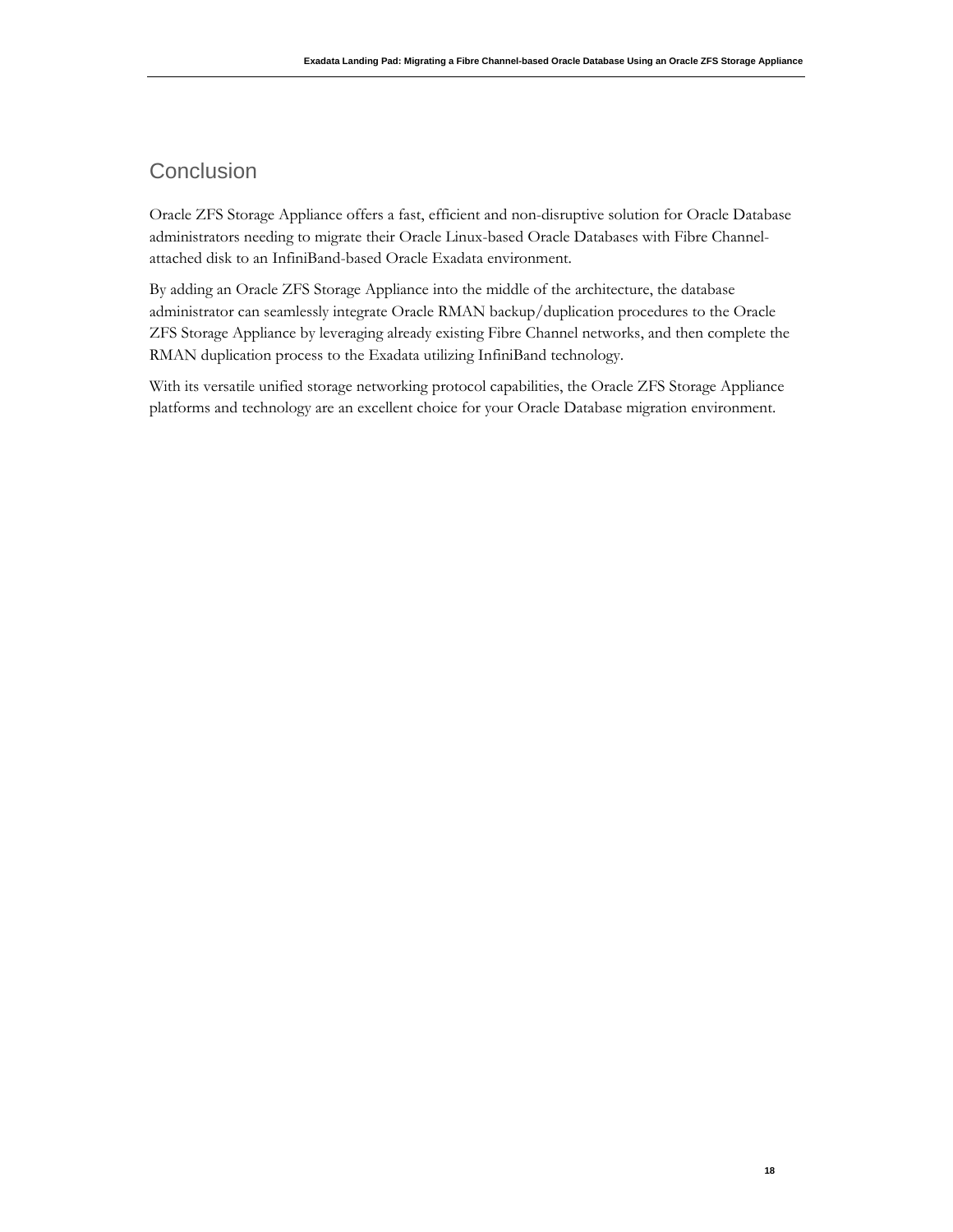# Appendix: References

See the following resources for additional information relating to the products covered in this document.

References to Sun ZFS Storage Appliance, Sun ZFS Storage 7000, and ZFS Storage Appliance all refer to the same family of Oracle ZFS Storage Appliance products. Some cited documentation may still carry these legacy naming conventions.

- Oracle ZFS Storage Appliance Documentation Library, including Installation, Analytics, Customer Service, and Administration guides: <http://www.oracle.com/technetwork/documentation/oracle-unified-ss-193371.html>
- The *Oracle ZFS Storage Appliance Administration Guide* is also available through the Oracle ZFS Storage Appliance help context. The Help function in Oracle ZFS Storage Appliance can be accessed through the browser user interface.
- Oracle Support Center <http://www.oracle.com/support>
- Patches and updates downloads from My Oracle Support (MOS) (search under Oracle ZFS Storage Software Patches)
- Oracle ZFS Storage Appliance Plug-ins [http://www.oracle.com/technetwork/server-storage/sun-unified-storage/downloads/zfssa](http://www.oracle.com/technetwork/server-storage/sun-unified-storage/downloads/zfssa-plugins-1489830.html)[plugins-1489830.html](http://www.oracle.com/technetwork/server-storage/sun-unified-storage/downloads/zfssa-plugins-1489830.html)
- Oracle Storage Product Information <http://www.oracle.com/us/products/storage/overview/index.html>
- Oracle ZFS Storage Appliance Technical White Papers and Solution Briefs [http://www.oracle.com/technetwork/server-storage/sun-unified](http://www.oracle.com/technetwork/server-storage/sun-unified-storage/documentation/index.html)[storage/documentation/index.html](http://www.oracle.com/technetwork/server-storage/sun-unified-storage/documentation/index.html)